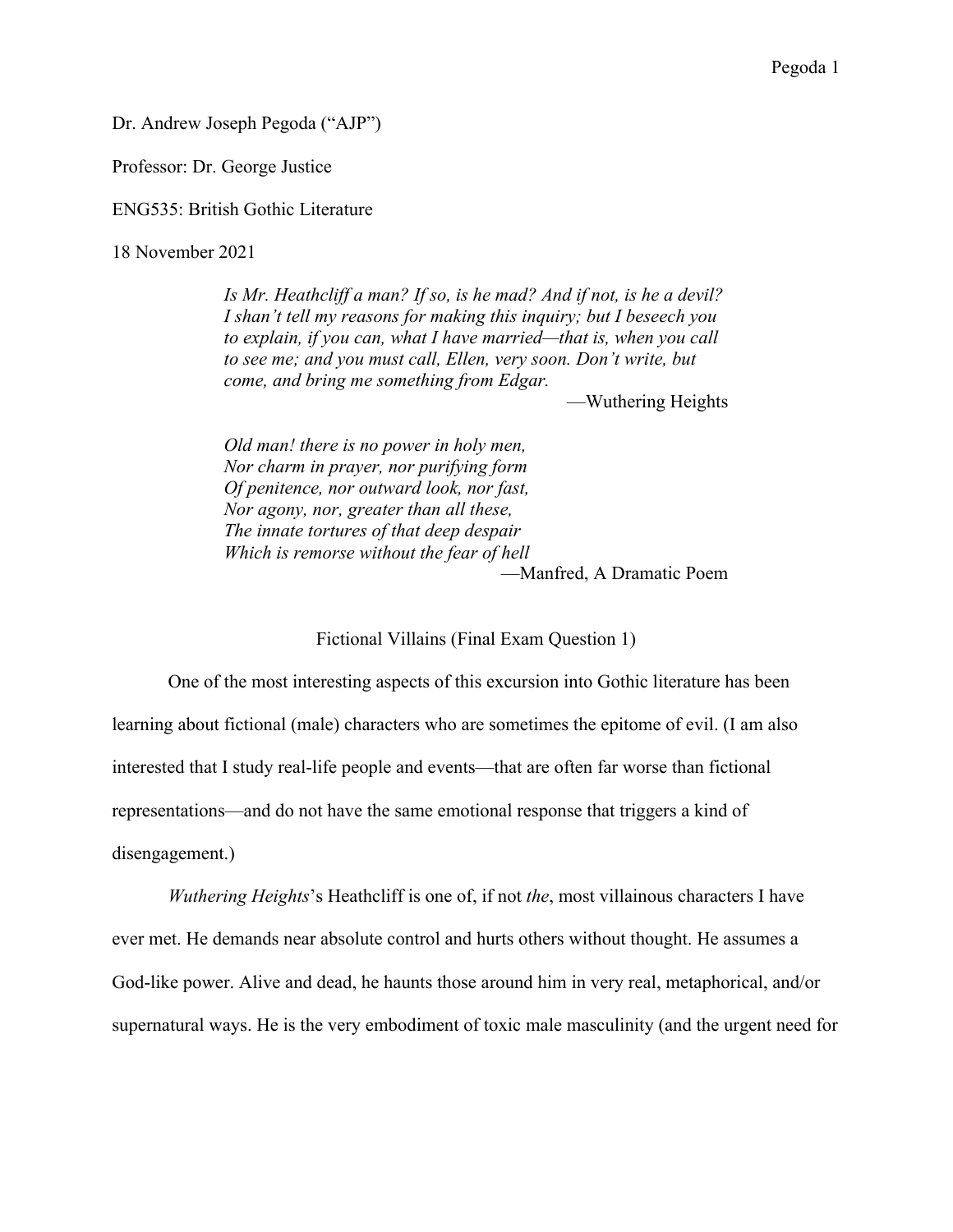Pegoda 2

messages that masculinity can be positive). He has *too much* of a sense of self and virtually no sense of family or of community.

Heathcliff is so hateful and damaging that it is almost a stretch to point toward hints of a better self somewhere within Heathcliff. He does not just throw Lockwood out. He does not go on a murder spree. He *does* allow others to talk sometimes to a limited extent. And, yet, given Catherine's love for him and her "I am Heathcliff" speech, there might be more promising sides to Heathcliff that exist beyond the page. Heathcliff is always an outsider given his adoption and given the lack of a backstory, we should also acknowledge the trauma he inevitably feels *or at least felt.* 

On the other hand, as part of its Gothic-ness, *Wuthering Heights* only gives readers minimal information about the mores of its world—in other words, Heathcliff and terrorism from patriarchs is not necessarily an anomaly. Further, he is an artistic representation, not a real person, and his character gives us opportunities to think about why people are the way they are how they are created and re-created in response to those they encounter. Emphasizing that Heathcliff is male is important, too, as women could just as easily fill the role of villainous character.

Like Heathcliff, Manfred in *Manfred, A Dramatic Poem* is also aggressive and domineering. He is also perpetually lovesick and longing for a past that cannot be reinstated. But Manfred kind of accepts that he and the spirits are not all powerful. Indeed, there are people/beings as powerful or more powerful than him, such as the witch who offers assistance in exchange for his enslavement. Manfred does not constantly delight in harming others. He has brief moments of happiness, such as when he sees Astarte again and before realizing she is just a ghost. Manfred tries different things in order to get what he wants. He is able and willing to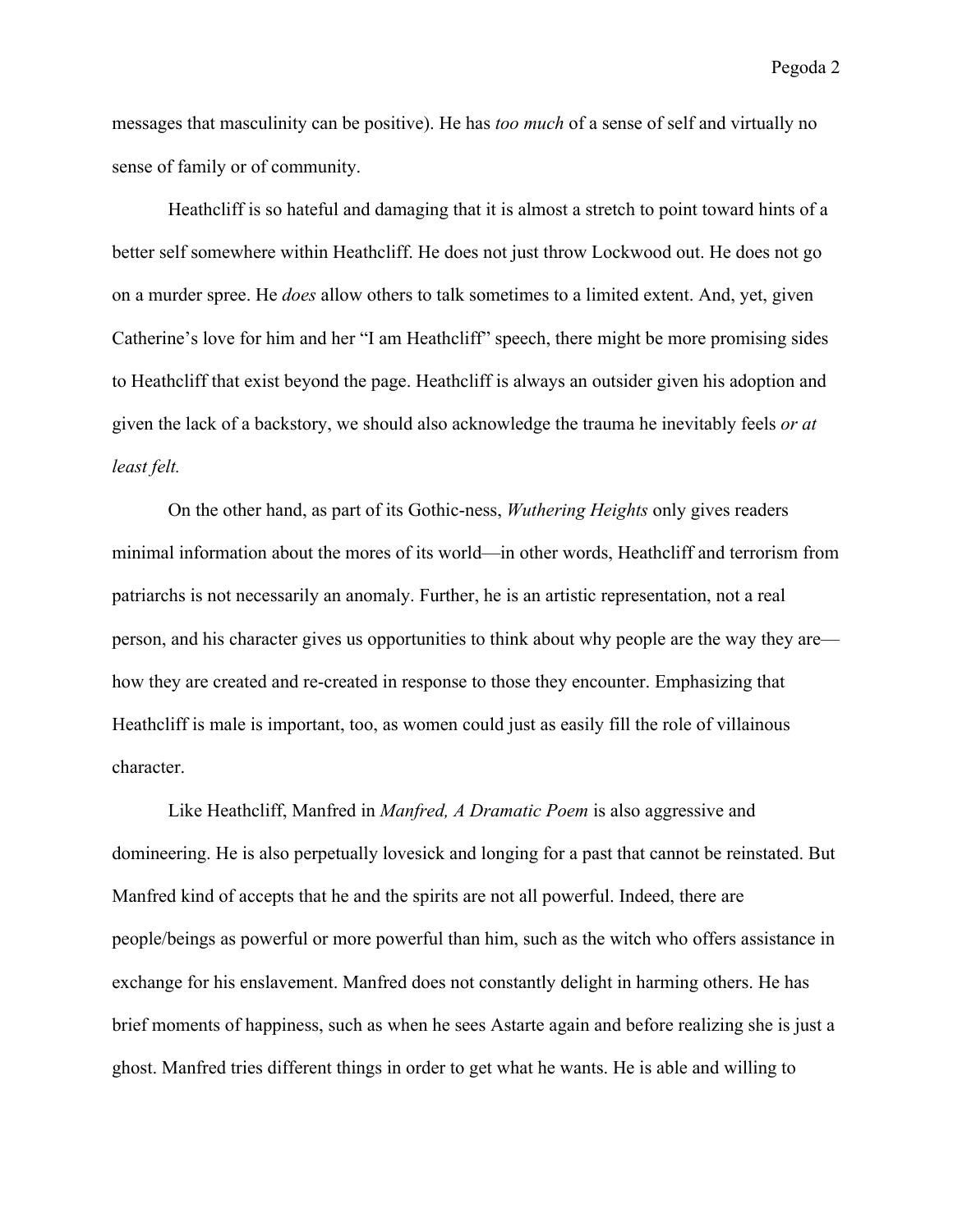articulate some of his pain—a powerful kind of positive masculinity/humanity. Further, Manfred

does not attempt to bring everyone else down with him—he is rude and insulting sometimes,

such as when he calls for the priest but ridicules offers of prayer—but is more narrowly-focused.

\*\*\*

*Every portrait that is painted with feeling is a portrait of the artist, not of the sitter. The sitter is merely the accident, the occasion. It is not he who is revealed by the painter; it is rather the painter who, on the coloured canvas, reveals himself.*

—The Picture of Dorian Gray

*Dorian, Dorian…before I knew you, acting was the one reality of my life. It was only in the theatre that I lived. I thought that it was all true….You can—oh, my beautiful love!—and you freed my soul from prison.*

—The Picture of Dorian Gray

*Be calm! I entreat you to hear me, before you give vent to your hatred on my devoted head. Have I not suffered enough, that you seek to increase my misery? Life, although it may only be an accumulation of anguish, is dear to me, and I will defend it. Remember, thou hast made me more powerful than thyself; my height is superior to thine; my joints more supple. But I will not be tempted to set myself in opposition to thee. I am thy creature, and I will be even mild and docile to my natural lord and king, if thou wilt also perform thy part, the which thou owest me.*

—Frankenstein

Creation Never Stops; or, Art Finds Usefulness (Final Exam Question 2)

Those who are creators have significant power over that which they create. The created—

be it persons, friendships, monsters, books, or theatre performances—have control over the

creator, too. Depending on the theism(s) of those involved and their sociopolitical contexts, this

control might have varying levels of religiosity. But I caution against any capital "C" "Creator"

because of its essentialism and its implied lack of agency for the created *and* the creator. A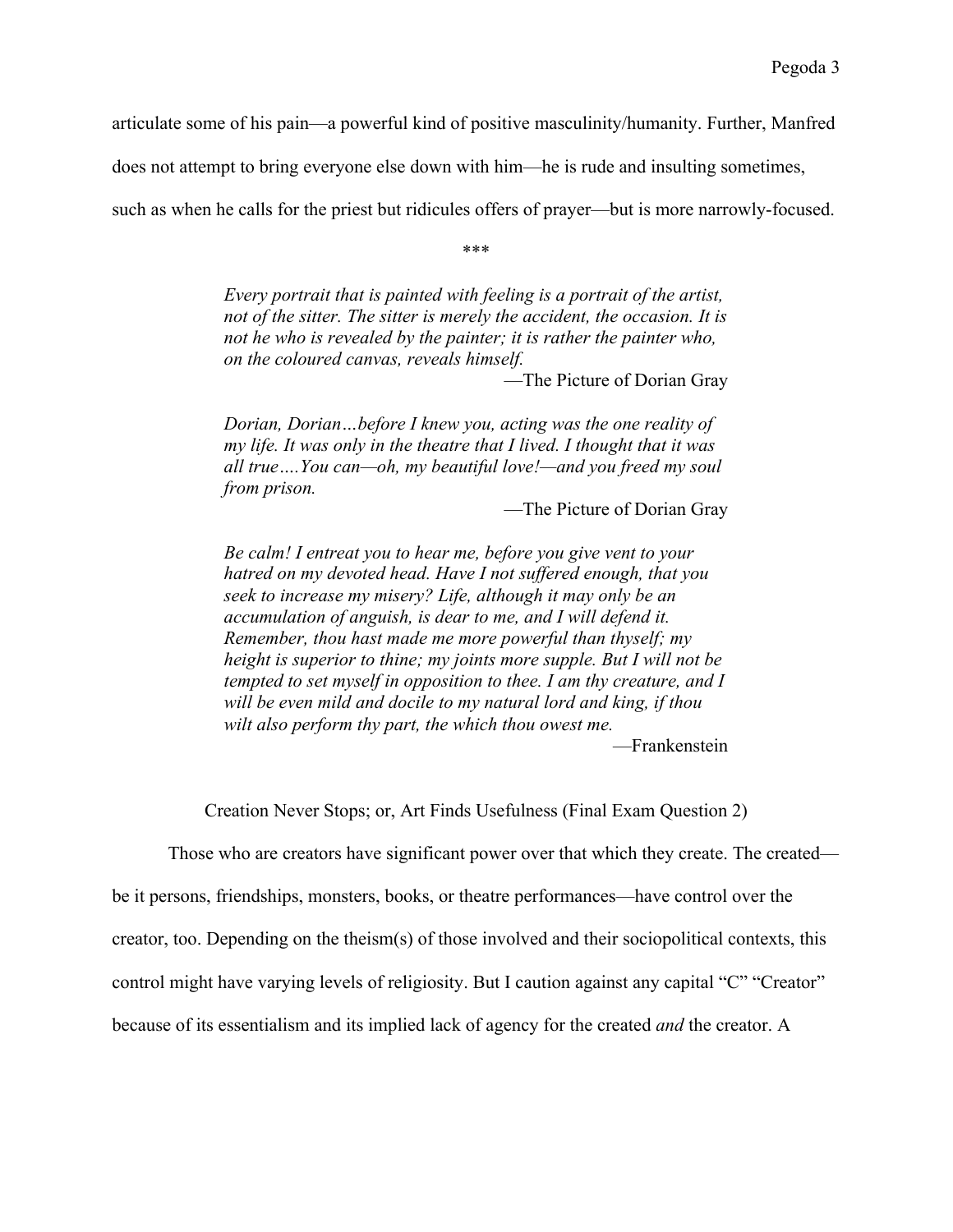capital "C" "Creator" also implies that the creator has sustained obligations to the created. Both parties are often capable of destroying the other and both can break the link at any time.

Mary Shelley's *Frankenstein; or, The Modern Prometheus* and Oscar Wilde's *The Picture of Dorian Gray* both grapple with such questions and topics. But neither author, nor their stories, explicitly engage with religion. If anything, they approach these sensitive topics morality, life, death, power, science—without the constant codes and layers associated with theism(s). Both novels provide opportunities to explore expanded notions of "creator" and to look at "creation" as occurring on spectrums and being an on-going hermeneutical-like process. While the exam prompt associates *Frankenstein* with Romanticism (individuals and emotions) and *Picture* with Aestheticism ("art for art's sake"), both narratives shred then-prevailing expectations about what stories and their characters can do. Both authors also place their works in the long trajectory of (basically) non-theistic philosophy. In a kind of proto-magical realism, both works effectively give life to new materials—be it human remains or be it a canvas and a book, for example—and allow us to see the life and creation-ness in everything.

In *Frankenstein* there are two explicit, core creations. Mary Shelley created the book, of course. And in very real ways, given hermeneutics and given the literary present tense, this book is recreated and recreated and recreated into perpetuity. Additionally, in *Frankenstein*, Victor Frankenstein creates his monster—although he creates him from parts created by others and by using knowledge created and adapted from others.

There is also the creation of Victor within the world of the book to consider—he had been conceived at some point and later born. Further, *Frankenstein* shows Victor being recreated and recreated as he seeks education, builds his creature, and sees the aftermath of his monster. The process of creation and re-creation is constantly reciprocal: Education shapes Victor, Victor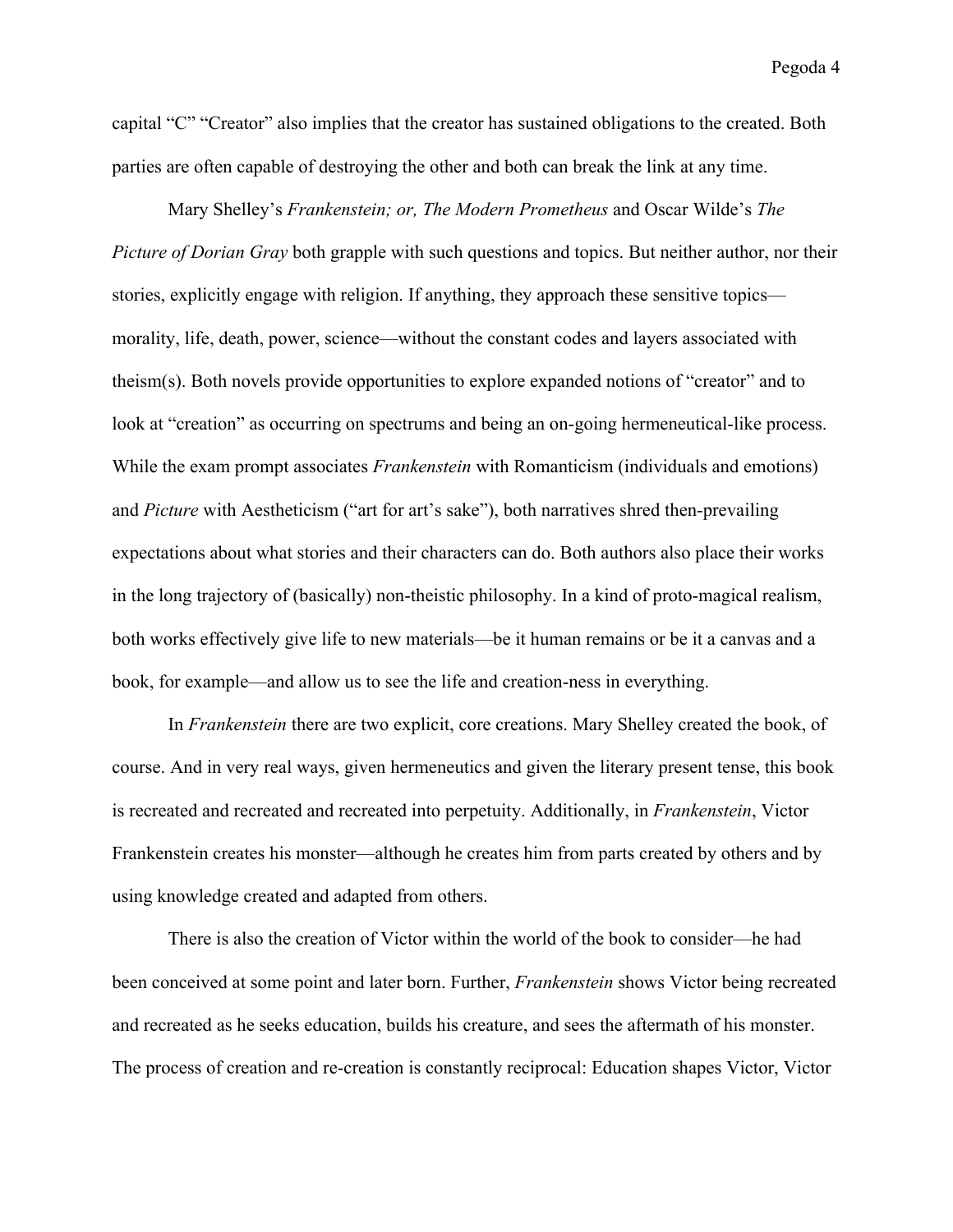Pegoda 5

shapes old parts, and these old parts re-shape him into a depressed and fearing being who dies. We could also look at the friendship he had created and then re-creates with Henry Clerval, for example. Creation is always—in some way or another, even with just a book—a collaborative process.

And while talking about "creations," we should at least look at its opposite—extinctions or destructions. For example, Victor's monster kills three people and Victor "kills" the being he is making at the request of his creature.

In *Picture*, Dorian Gray creates inspiration in Basil Hallward and in Lord Henry, Basil creates a portrait of Dorian Gray, Lord Henry's favorite book creates a (new) Dorian Gray who is thoughtless and evil, and Dorian Gray—because of his wish—constantly (re)creates and gradually destroys—the portrait until the end when its recreated with Dorian Gray's final destruction.

Digging further and thinking about Basil's portrait of Dorian Gray, we can think about several things: the genes and the social constructions that deem, construct, and create the conditions for Dorian Gray to be deemed beautiful; the materials used to create the paint and the canvas used to create the portrait of Dorian Gray; the social mores and leisure time that created the value in even having paintings; and the arrogance that can come with creation ("to a large extent the lad was his own creation").

*Picture* also makes interesting observations about theatre, specially about whether performers in a play create anything (or at least, create anything *real*) and if they can have/create an independent existence outside of the theater. (I am using theat*re* and theat*er* deliberately with the former referring to the art and ideas and the latter referring to the building.)